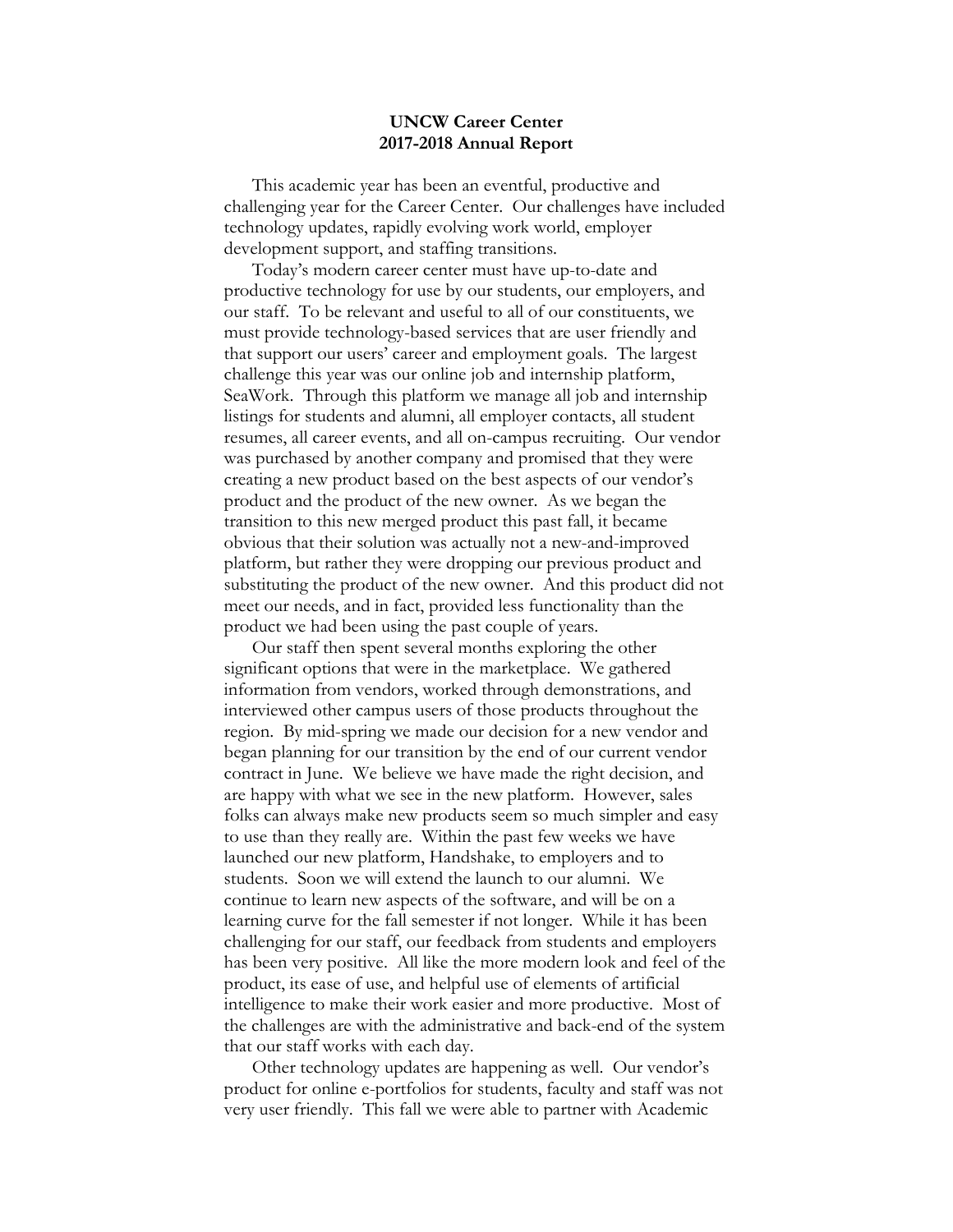Affairs to join them on their new e-portfolio platform, Digication. Again, not totally intuitive for users, but a big improvement in use and service.

Another needed technology change was our online practice interview program. We, and our users, continued to have more and more challenges with the software. Again, we explored the options in the marketplace, interviewed career center users around the region, and selected a new vendor. We launched BigInterview this past fall, and have been very happy with it.

Our vendor for our online career interest assessment announced that they needed to triple the contact cost of their software. For 2017-2018 we moved to the free online career assessment, O\*NET, but kept looking for other options. This spring we discovered Jobzology, and field tested it with staff and students. After rave reviews, we have just contracted with that vendor for 2018-2019.

All of this technology change has created a lot of required learning for our staff, but we believe will provide our constituents on and off campus a more user-friendly and helpful service.

While the changes in technology add to the challenge of being a contemporary and productive collegiate career center, the world of work itself is rapidly changing. This creates new challenges for our students and alumni, who now have to struggle with issues such as: What careers will be viable when I graduate? What skills will be needed in this new work world? What academic major is best for the future job market? How can I prepare for employment that won't be taken away by robots? It doesn't seem enough to just have a college degree anymore, so what do I really want to do? How can I manage my future life in this rapidly changing and complex world? Yes, these have been questions that have been asked over the years, but today's environment makes these concerns even more stressful and confusing. The Career Center has been working to increasingly infuse more information in our programs and services to help students address these questions.

One approach is to help students recognize that while none of us have a crystal ball to see the future of work, we can explore ourselves to better understand our own interests, values, skills, strengths and preferences. The basic purpose of a college education always has been to help individuals better understand themselves and how to use that knowledge to plan for their place in the world. Our support includes career assessments and opportunities for students to explore their needs and wants, and discover how those can be used to make meaningful decisions. Career assessments such as Jobzology, CareerLeader, 16 Personalities and the StrengthsFinder help students become more aware of their own attributes for success. Our updated Skill Seeker 2.0 is helping students become more aware of, and able to articulate, the skills they are developing in and out of the classroom that are desired by employers and graduate programs. And our staff can help students infuse that knowledge in their career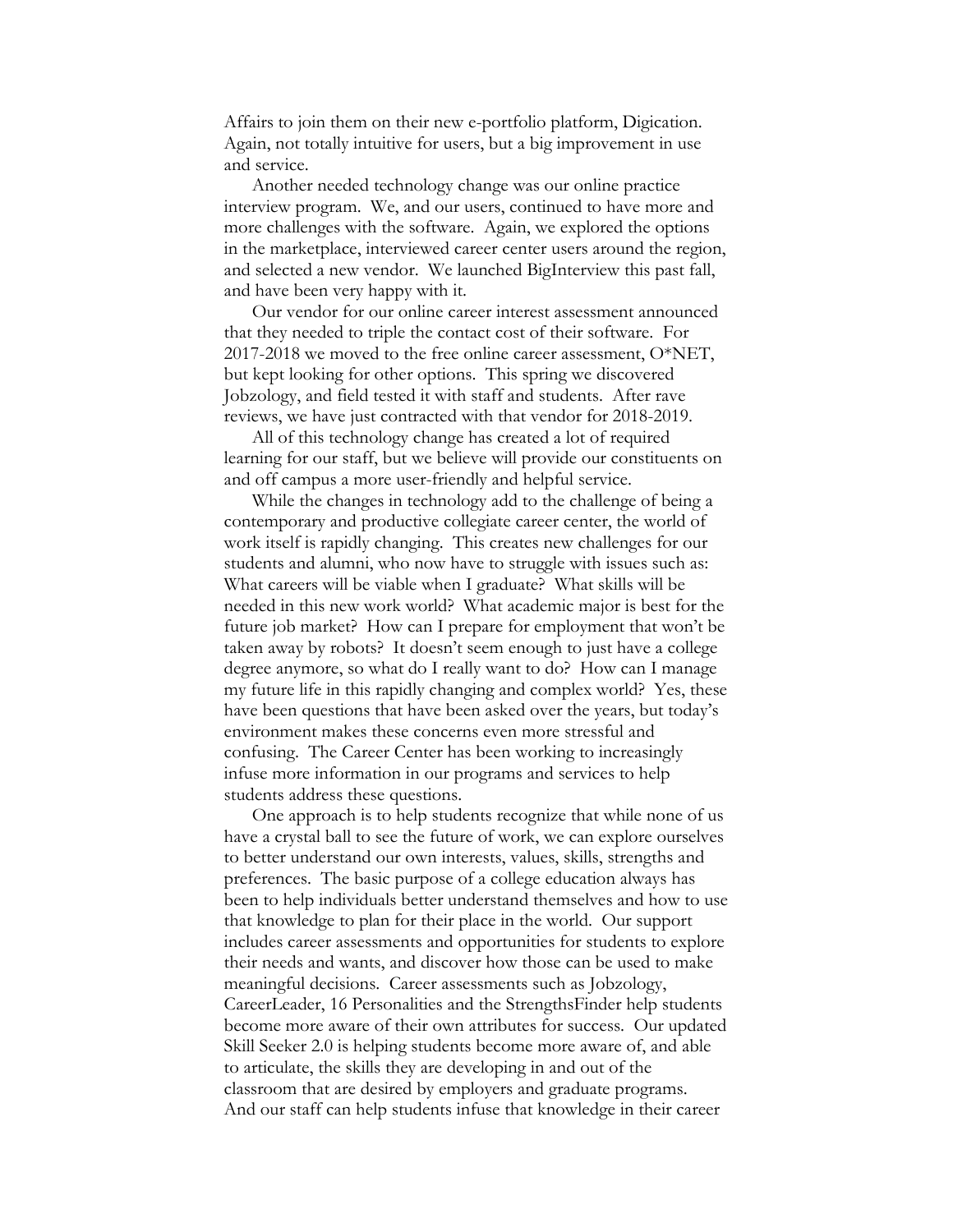exploration and planning. These concepts are being used to help students discover more about themselves through campus activities and leadership. student employment, internships, and other applied learning opportunities. Our work with faculty and staff have helped create a campus awareness of these core skills and attributes, and these ideas are being used in many campus settings to help educate students. Programs and services that support these efforts include Orientation sessions; First Year Seminar and Transfer Seminar presentations; over 400 classroom and student organization presentations each year; the Certified Internship Program (CIP); e-Portfolios; preparation sessions for U.S. and international internships; support for resume, cover letter and personal statement writing; practice job and graduate school interviews; etc.

The amazing work of our new Associate Director for Employer Development, hired just over a year ago, has been able to create exponentially more employer engagement activities. This has resulting in not only expanded employer relationships with UNCW, but also increased job and internship postings, career event attendance, and requests for additional connections with our students, alumni and faculty. While this is a wonderful problem to have, it severely taxed our staff and resources. It became evident that we need to add an Employer Development Coordinator to our team to be the on-campus connection as the Associate Director spent more time out of the office connecting directly with employers. With support from the Vice Chancellor of Student Affairs, we were able to get funding to recruit and hire for this position in January. This position now is the home-base for our employer development activities, managing daily employer contacts, travel arrangements and budget processes, employer support for our technologies, marketing efforts for employers and students, etc. In addition, the VCSA's support provided funding for unique employer and student development efforts such as the Career Treks - taking students into employer facilities to learn more about those career areas and making valuable contacts for internships and jobs.

Other challenges this year have come through staff transitions. Early in the year, two of our Career Development Counselors accepted new jobs outside Wilmington. While we were able to bring onto the team two temporary, part-time counselors to work with students, it put quite a burden on the permanent staff members to manage additional projects, services and events. Late this spring an Assistant Director resigned and our Jobs & Internship Specialist accepted a promotional job on campus. Not only has all this transition added to the workload of our remaining staff, but requires the added effort to work with extensive recruitment and selection processes for each of these positions. The positive conclusion of all this transition is that the staff searches have identified impressive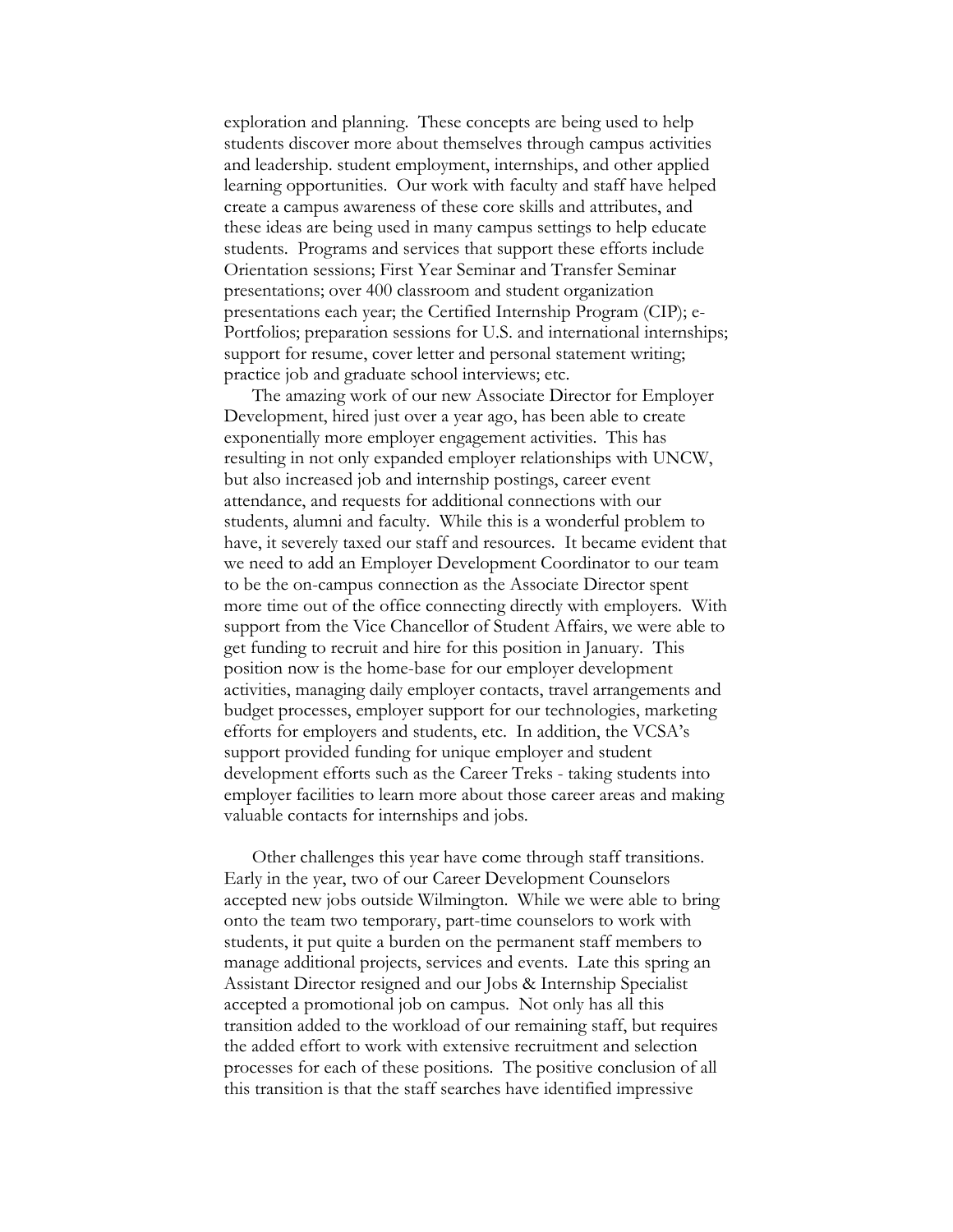candidates who will help the team become fully staffed again early this fall semester.

#### **Employer Engagement**

A number of unique strategies have contributed to an impressive expansion of employer relationships, and engagement of those employers with UNCW students, faculty, alumni and staff. Those strategies included:

- Growth and involvement of our Employer Advisory Board
- Launch of a Career Treks program, taking students to visit specific employer sites for career exploration and networking.
- Extensive military-affiliated programs and initiatives, especially through our U.S. Chamber's Hiring Our Heroes Partnership. This partnership resulted in:
	- o national research and presentations on militaryspouse under-employment and unemployment
	- o launch of first ever university-based Military Spouse Professional Network
	- o Hiring events with Fortune 500 companies
	- o Membership and engagement with Veteran and Spouse Employment Advisory Council at events hosted at Microsoft and Facebook
	- o Partnership with North Carolina Defense Business Association, their Women's Innovation and Leadership Forum, and the NC Southeastern Regional Economic Development Partnership
	- o UNC System initiatives including UNC Veterans Summit and new partnerships with Fort Bragg leadership

Employer development efforts also have resulted in increased financial support for Career Center activities, including our Soaring Partners program and event sponsorships.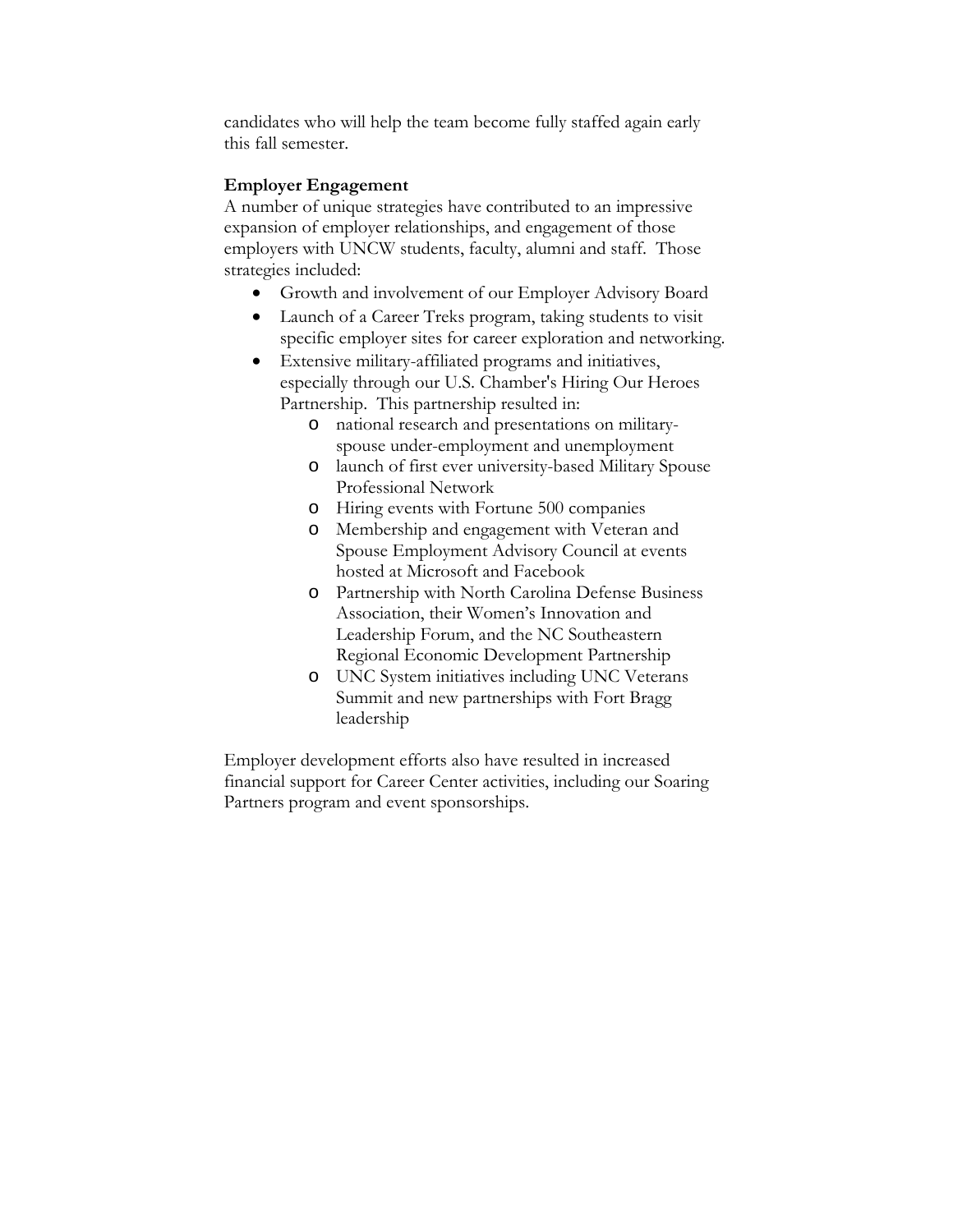# **Featured Metrics**

• **Fortune 500 Employer Development -** We continue to steadily grow our Fortune 500 base - up from 50 to 58 (16% increase) from our last annual report.



• **The Career Center staff made over 12,000 student contacts during the 2017-2018 academic year,** around 50% of the overall student population.



#### • **Student Appointments & Evaluations –**

Of the 864 students who completed anonymous evaluations, 99.7% strongly agreed or agreed with the statement, "My counselor helped me meet my career or job search needs."

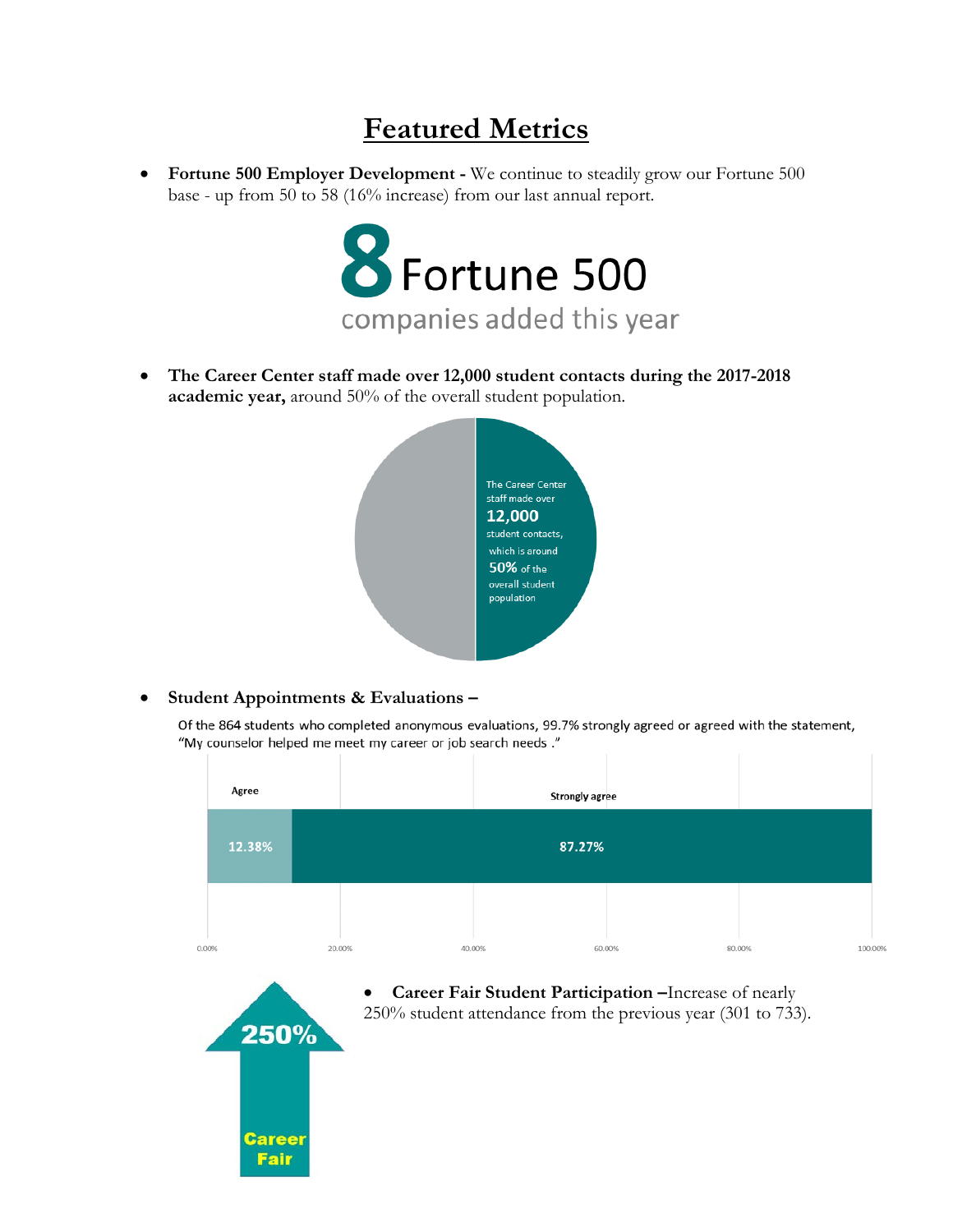## **Other Data**

## **STUDENT CAREER COUNSELING APPOINTMENTS**

| STUDENT APPOINTMENTS 2017-2018 2016-2017 2015-2016 2014-2015 2013-2014 |        |        |       |        |        |
|------------------------------------------------------------------------|--------|--------|-------|--------|--------|
| $\#$ of Student Appointments                                           | 3,948  | 3,314  | 3,161 | 3,125  | 3,000  |
| Campus Impact                                                          | $24\%$ | $21\%$ | 20%   | $21\%$ | $21\%$ |

### **CLASSIFICATION OF STUDENT CLIENTS**

|                  | 2017-2018 | 2016-2017 | 2015-2016 |
|------------------|-----------|-----------|-----------|
| Freshman         | $2.8\%$   | $3.2\%$   | $2.0\%$   |
| Sophomore        | $13.3\%$  | $11.7\%$  | $11.2\%$  |
| Junior           | $14.0\%$  | $14.2\%$  | $14.3\%$  |
| Senior           | $57.3\%$  | $56.2\%$  | 58.1%     |
| Graduate Student | $7.4\%$   | $7.9\%$   | $10.1\%$  |
| Other            | $5.2\%$   | $6.9\%$   | $4.3\%$   |

## **PURPOSE OF VISITS TO CAREER CENTER**

|                                      | 2017-2018 | 2016-2017 |
|--------------------------------------|-----------|-----------|
| Career Exploration                   | 19.8%     | $22.6\%$  |
| Choosing an Academic Major           | $9.1\%$   | $10.5\%$  |
| Certified Internship Program (CIP)   | $1.9\%$   | $2.4\%$   |
| <b>Resume or Cover Letter Review</b> | 40.8%     | $37.3\%$  |
| Seeking an Internship                | $8.1\%$   | $7.8\%$   |
| Job Interviewing Prep                | $4.6\%$   | $4.9\%$   |
| <b>Job Search Strategies</b>         | $9.6\%$   | $8.9\%$   |
| Preparing for Grad School            | $3.4\%$   | $2.7\%$   |
| Other                                | $2.7\%$   | $2.9\%$   |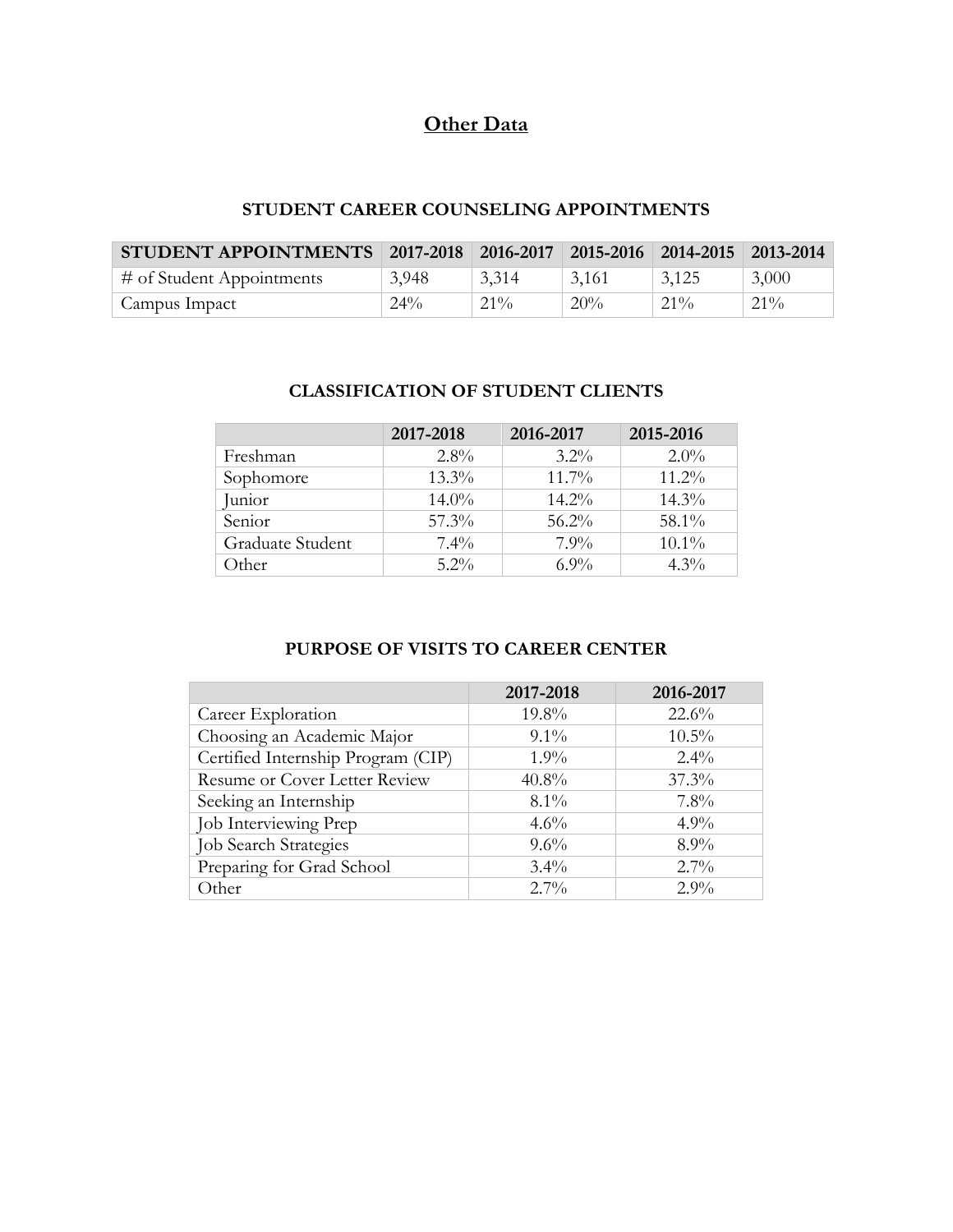| <b>Academic Majors</b>                   | $#$ of<br><b>Student</b><br><b>Clients</b> | <b>Academic Majors</b>              | # of<br><b>Student</b><br><b>Clients</b> |
|------------------------------------------|--------------------------------------------|-------------------------------------|------------------------------------------|
| Accountancy                              | 99.                                        | <b>Film Studies</b>                 | 72                                       |
| Anthropology                             | 33                                         | French                              | $\overline{4}$                           |
| Art History                              | 4                                          | Geography/Geology/Geoscience        | 19                                       |
| Athletic Training                        | 7                                          | German                              | 1                                        |
| Biology                                  | 113                                        | Gerontology                         | $\overline{2}$                           |
| <b>Business Admin-Accountancy</b>        | 308                                        | Higher Education                    | 31                                       |
| <b>Business Admin-Business Analytics</b> | 6                                          | History                             | 29                                       |
| <b>Business Admin-Economics</b>          | 30                                         | Information Technology              | 60                                       |
| Business Admin-Entrepreneurship          | 24                                         | <b>International Business Admin</b> | 18                                       |
| <b>Business Admin-Finance</b>            | 168                                        | <b>International Studies</b>        | 55                                       |
| Business Admin-HR Mgmt                   | 27                                         | Marine Biology                      | 72                                       |
| Business Admin-Info Systems              | 28                                         | Mathematics                         | 25                                       |
| Business Admin-International             | 29                                         | Middle Grades Education             | 7                                        |
| Business Admin-Management                | 36                                         | Music                               | 6                                        |
| <b>Business Admin-Marketing</b>          | 170                                        | Nursing                             | 60                                       |
| <b>Business Admin-Operations Mgmt</b>    | 29                                         | Oceanography                        | 5                                        |
| Business Admin-Supply Chain Mgmt         | 14                                         | Philosophy and Religion             | 17                                       |
| Chemistry                                | 34                                         | Physical Education                  | 5                                        |
| Clinical Research                        | 20                                         | Physics                             | 5                                        |
| <b>Communication Studies</b>             | 173                                        | Political Science                   | 69                                       |
| Computer Science                         | 47                                         | Psychology                          | 219                                      |
| Computer Science-Digital Arts            | 48                                         | Public Administration               | 5                                        |
| Computer Science-Systems                 | 51                                         | <b>Public Health Studies</b>        | 62                                       |
| Conflict Management & Resolution         | 5                                          | Sport Leadership/Tourism Mgmt       | 103                                      |
| Creative Writing                         | 28                                         | Recreation Therapy                  | 129                                      |
| Criminology-Criminal Justice             | 61                                         | Social Work                         | 48                                       |
| Criminology                              | 23                                         | Sociology                           | 12                                       |
| Data Science                             | 17                                         | Spanish                             | 15                                       |
| Digital Arts                             | 5                                          | Special Education                   | $\overline{4}$                           |
| Economics                                | 4                                          | Statistics                          | 11                                       |
| <b>Elementary Education</b>              | 15                                         | Studio Art                          | 11                                       |
| English                                  | 43                                         | Theatre                             | $\overline{4}$                           |
| <b>Environmental Sciences</b>            | 139                                        | University College & Pre-Majors     | 626                                      |
| <b>Environmental Studies</b>             | 32                                         | Visiting International              | 11                                       |
| <b>Exercise Science</b>                  | 52                                         |                                     |                                          |

## **ACADEMIC MAJORS OF STUDENT CLIENTS**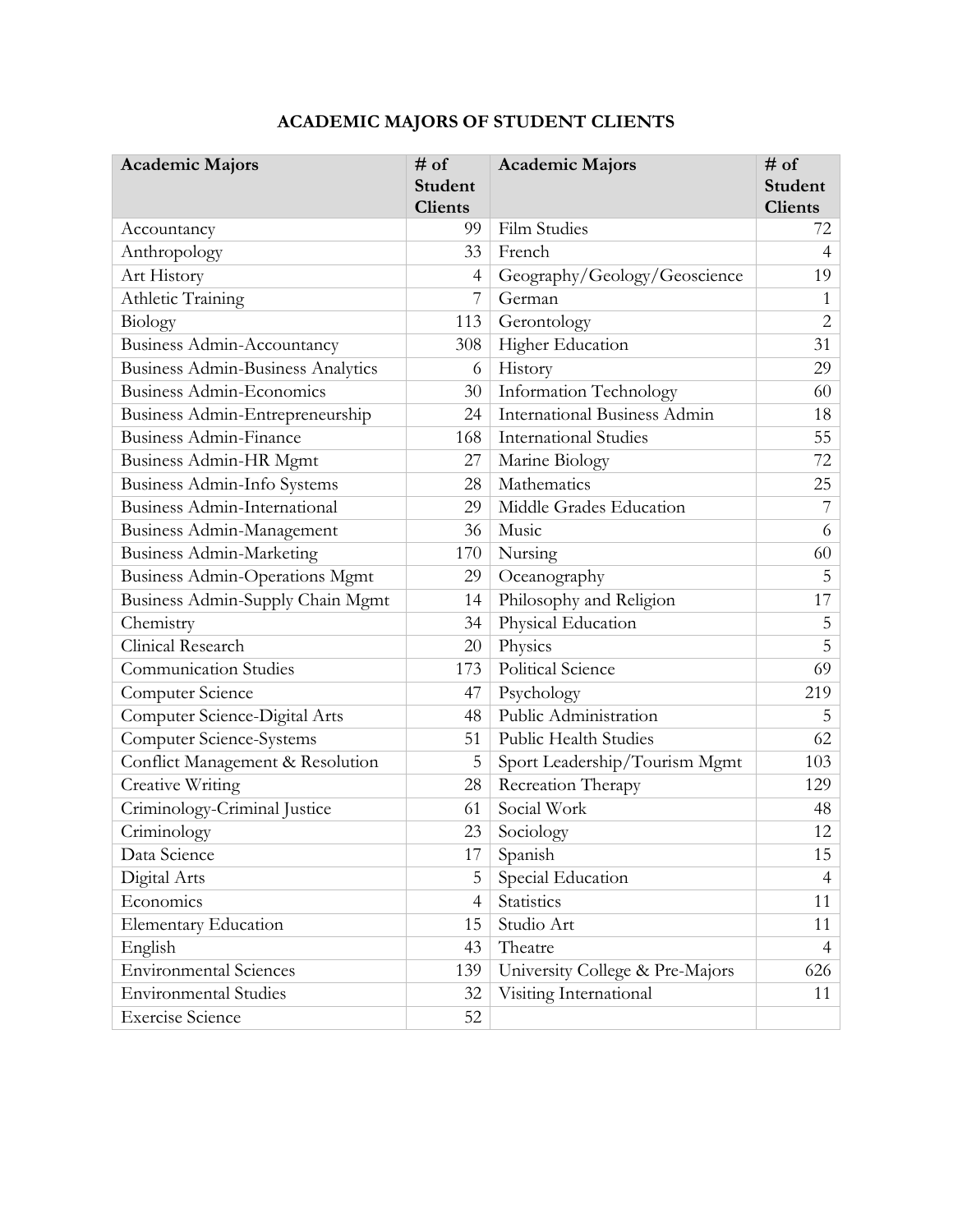### **CAMPUS PRESENTATIONS**

| PRESENTATIONS/OUTREACH   2017-2018   2016-2017   2015-2016 |        |        |        |
|------------------------------------------------------------|--------|--------|--------|
| Number of Presentations                                    | 255    | 271    | 243    |
| Number of Students                                         | 8,283  | 8,688  | 8,101  |
| Campus Impact                                              | $50\%$ | $55\%$ | $51\%$ |

### **2017-2018 PROGRAMMING AND EVENTS**

| <b>Career Presentations &amp; Events</b> | <b>Dates</b> |
|------------------------------------------|--------------|
| Part-Time Job & Seahawk Services Fairs   | Aug. 16      |
| Nursing Career & Networking Fair         | Aug. 28      |
| Career Express on the Road               | Sept. 19     |
| Academic Majors & Minors Fair            | Sept. 20     |
| LinkedIn Day                             | Sept. 25     |
| Network Night                            | Sept. 26     |
| Career Fair                              | Sept. 27     |
| Prepping for Grad School                 | Oct. 11      |
| Resumania ®                              | Oct. 25      |
| Writing a Powerful Personal Statement    | Oct. 25      |
| Law School Day                           | Nov. $6$     |
| ePortfolio Review Day                    | Nov. 15      |
| Tips for Applying to Grad School         | Feb. 7       |
| Career Express on the Road               | Feb. 13      |
| Meaningful Majors Workshop               | Feb. 13      |
| CareerFest                               | Feb. 21      |
| Education Job Fair                       | Mar. 5       |
| Women in Media Networking Night          | Mar. 20      |
| NC Health Grad Programs Expo             | Mar. 26      |
| Resumania ®                              | Apr. 4       |
| LinkedIn Day                             | Apr. 9       |
| Just In Time Job Fair                    | Apr. 11      |

• NOTE: From the 2,595 students who completed surveys this year from programming, 97.2% responded Strongly Agree or Agree with the statement "This presentation will help me in my career/job search."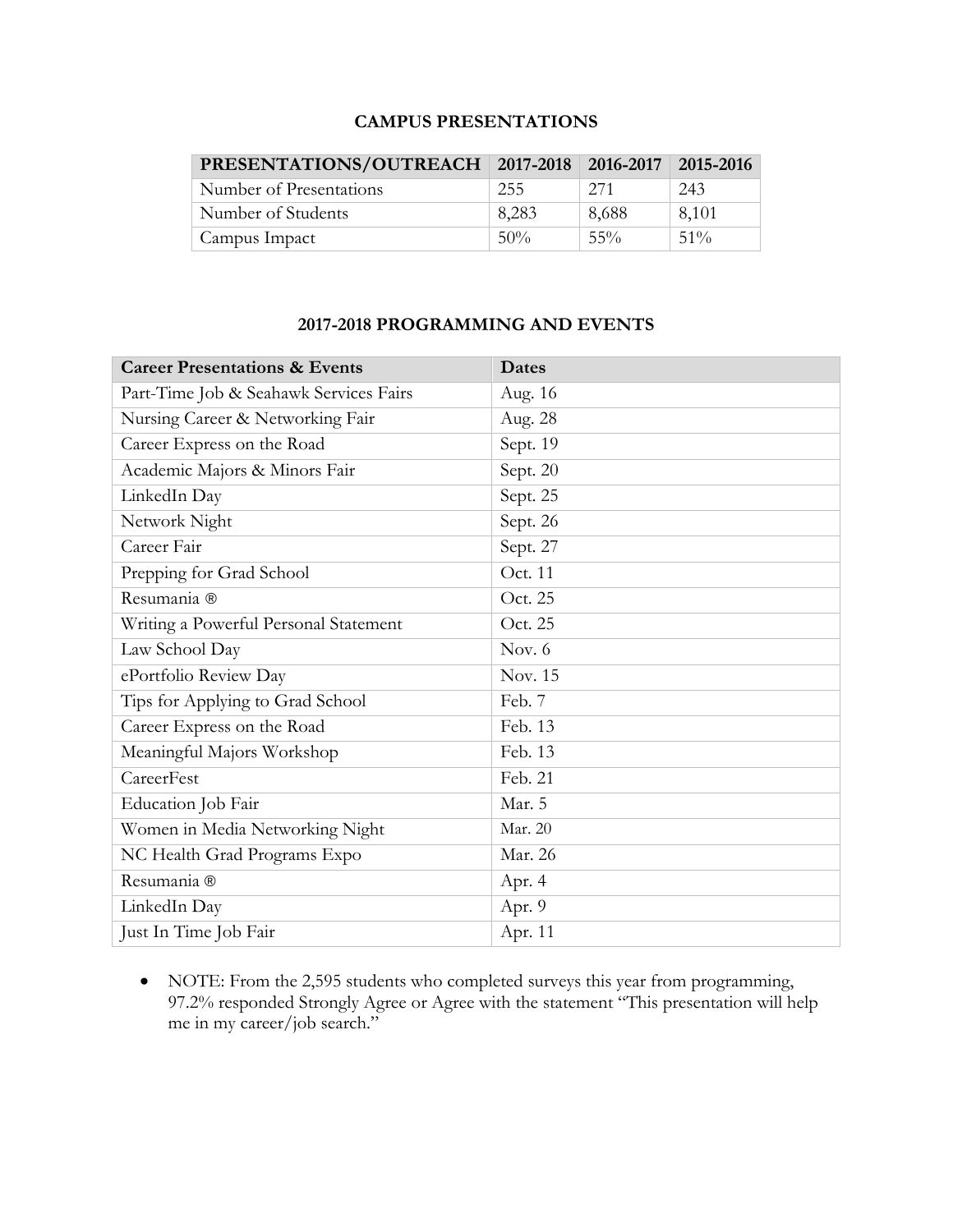#### **FIRST YEAR SEMINAR PRESENTATIONS**

|          | 2017  | 2016  | 2015  | 2014  | 2013  |
|----------|-------|-------|-------|-------|-------|
| Sections | 99    | 99    | 89    | 94    | 86    |
| Students | 2,475 | 2,475 | 2,225 | 2,162 | 2,050 |

#### **ON-CAMPUS INTERVIEWING**

|                 | <b>On-Campus Recruiting</b> |             | <b>Mock Interviews</b> |                    |        |
|-----------------|-----------------------------|-------------|------------------------|--------------------|--------|
|                 |                             |             |                        | (CEN & Accounting) |        |
|                 | <b>Fall 2017</b>            | Spring 2018 | <b>Fall 2017</b>       | Spring 2018        | Totals |
|                 |                             |             |                        |                    |        |
| Organizations   | 21                          | 15          |                        |                    | 47     |
| Recruiters      | 55                          | 33          | 38                     | 25                 | 151    |
| <b>Students</b> | 261                         | 174         | 167                    | O7                 | 439    |

#### **CAREERFEST EVENT**

|                  | Spring 2018 | <b>Fall 2016</b> | <b>Fall 2015</b> | <b>Fall 2014</b> |
|------------------|-------------|------------------|------------------|------------------|
| <b>Students</b>  | 335         | 825              | 1132             | 918              |
| <b>Employers</b> | 94          | 94               | ∩∩<br>フム         | სე               |

- NOTE: This year we moved this event to the spring to accommodate rescheduling the Career Fair to the fall, based on our employers' earlier recruitment schedules for internships and jobs. This move lost us our heavy draw on the fall First Year Seminar classes, so our attendance was dramatically less. However, we did have the highest employer participation since beginning this event in 2014, with 94 employer representatives from a wide range of industries. Freshmen still represented 30% of student attendees, with sophomores at 21%, juniors at 19%, seniors at 25%, and graduate students at 4%.
- NOTE: Employers represented seven career sectors, including Arts, Media, & Communication; Education & Human Services; Business; Sciences & Technology; Hospitality, Recreation, & Tourism; Public Sector-Non Profit & Government; and Healthcare.

#### **UNCW CAREER FAIRS**

|           | <b>Fall 2018</b> | Spring 2017<br>Spring 2016 |     | Spring 2015 |
|-----------|------------------|----------------------------|-----|-------------|
| Students  | 733              | 301                        | 351 | 408         |
| Employers | 76               | 56                         | 79  |             |

• NOTE: We moved the Career Fair to the fall based on NACE guidelines and employer feedback. We also partnered with Alumni Relations, CSB, CAS and the Graduate School by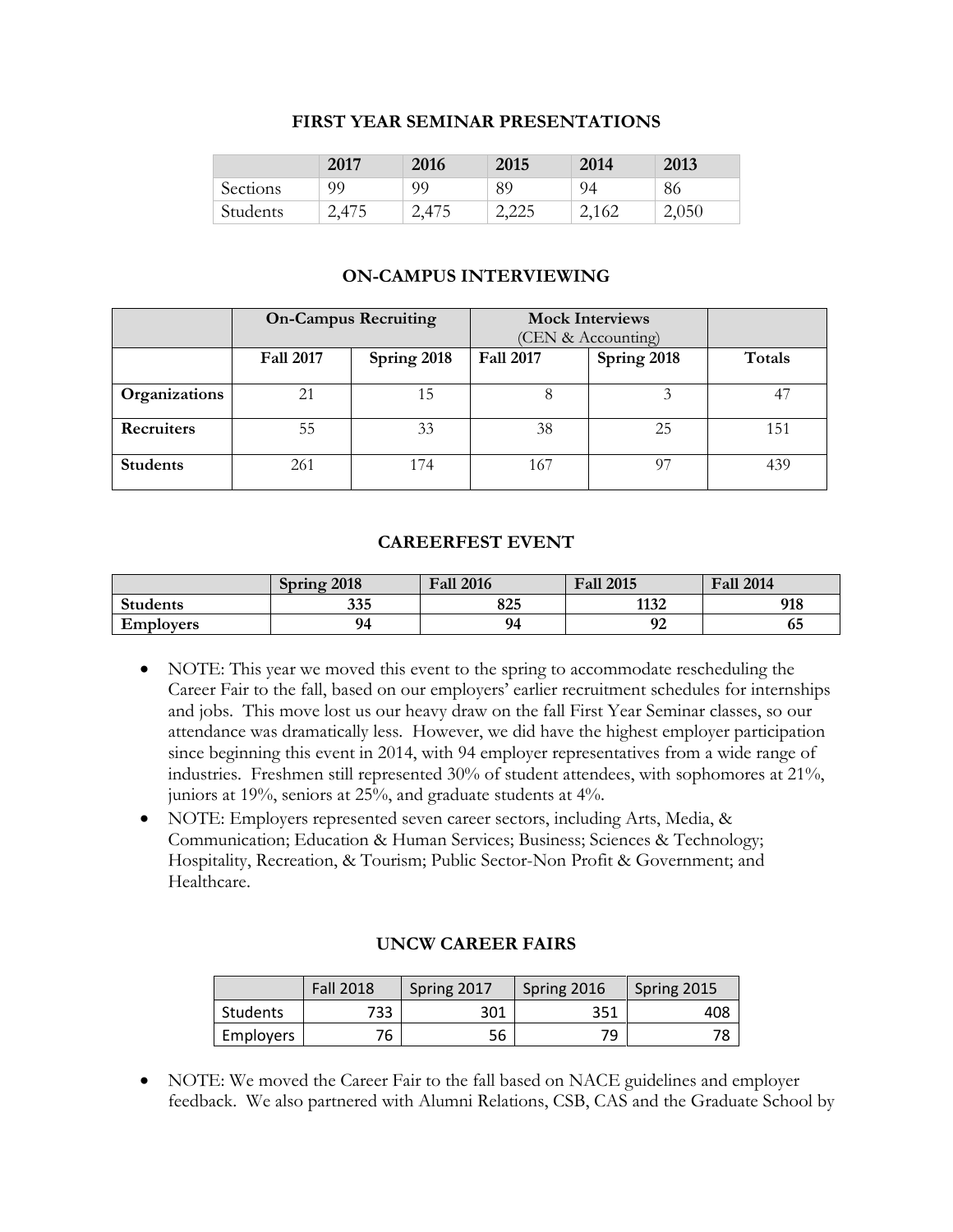creating an Executive Planning Committee. In addition to partnerships, we increased our marketing to include neon yellow shirts. This yielded an increase of nearly 250% student attendance from the previous year (301 to 733). We had 76 employers which was down from 83 employers from the previous semester. An item to note: App State's career fair was the same day.

#### **ACADEMIC MAJORS & MINORS FAIRS**

|                    | 2017  | 2016 2015 2014 2013 2012 |     |     |     |     | 2011 |
|--------------------|-------|--------------------------|-----|-----|-----|-----|------|
| Student Attendance | 759 - | 678                      | 601 | 752 | 785 | 681 | 361  |

#### **INTERNSHIP & JOB POSTINGS IN SEAWORK**

| <b>Activity Performed</b>                          |       | Totals 17-18 Totals 16-17 Totals 15-16* |
|----------------------------------------------------|-------|-----------------------------------------|
| New Jobs & Internships Added $\vert 4,874 \rangle$ | 4,260 | 4,456                                   |

• Given the national reach of our new Handshake jobs platform, we anticipate an increase in posted opportunities for our students and alumni this coming year.

| Year      | <b>New Accounts</b> | Total # Searches | Total # Logins |
|-----------|---------------------|------------------|----------------|
| 2017-2018 | 929                 | 25,831           | 7,181          |
| 2016-2017 | 1,057               | 33,096           | 8,365          |
| 2015-2016 | 973                 | 40,943           | 11,270         |
| 2014-2015 | 716                 | 23,963           | 5,910          |
| 2013-2014 | 885                 | 12,888           | 4,493          |

#### **USE OF CAREER SHIFT JOB SEARCH ENGINE**

## **USE OF BIG-INTERVIEW FOR PRACTICE JOB INTERVIEWING**

| Interview $\#$ 's | 2017-2018   2016-2017 |       | 2015-2016 | 2014-2015 | 2013-2014 |
|-------------------|-----------------------|-------|-----------|-----------|-----------|
| Total Interviews  | 10,201                | 668   | 266       | 337       | 228       |
| Conducted         |                       |       |           |           |           |
| New Registrations | 1,603                 | 1.294 | 601       | 656       | 408       |

• Our switch from former product vendor to Big Interview has made a dramatic increase in student usage.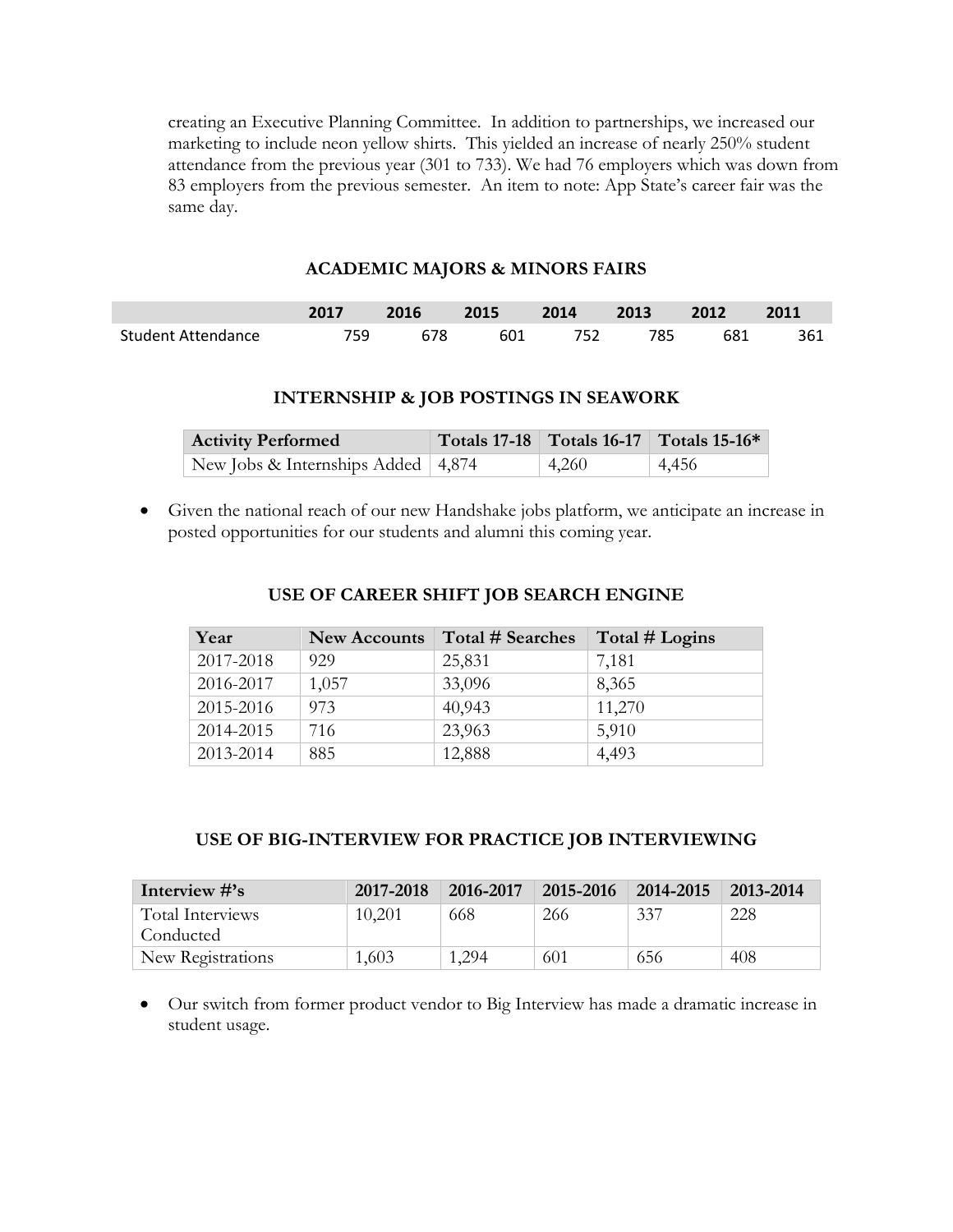## **CERTIFIED INTERNSHIP PROGRAM (CIP) PARTICIPATION**

| Term             | <b>Number of Students</b> |
|------------------|---------------------------|
| Summer 2018      | $42*$ (in progress)       |
| Spring 2018      | 16                        |
| <b>Fall 2017</b> | 18                        |
| Summer 2017      | 60                        |
| Spring 2017      | 16                        |
| <b>Fall 2016</b> | 10                        |
| Summer 2016      | 66                        |
| Spring 2016      | 14                        |
| <b>Fall 2015</b> | 13                        |
| Summer 2015      | 44                        |
| Spring 2015      | 19                        |
| <b>Fall 2014</b> | 13                        |
| Summer 2014      | 20                        |
| Spring 2014      | 18                        |
| Summer 2013      | 4                         |

### **CAREER CENTER SOCIAL MEDIA FOLLOWERS**

| 2017-2018 |      | 2016-2017 |
|-----------|------|-----------|
| Twitter   | 2134 | 2048      |
| Facebook  | 1056 | 954       |
| Instagram | 610  | 417       |

## **Grant-Funded Summer Internship Programs**

## **State Employee's Credit Union Fellowship Program**

Student fellowship interns with area non-profit and government employers in partnership with QENO.

|                 | 2018     | 2017<br>ZU 17 | 2016 |
|-----------------|----------|---------------|------|
| Student Interns | ∩∩<br>∠∪ | $\cap$<br>∠∪  | ີ    |

## **Duke Energy Internship Program**

Student interns with area employers in partnership with SBTDC.

|                 | 2018 | 2017 | 2016 | 2015 |
|-----------------|------|------|------|------|
| Student Interns |      | ີ    |      |      |